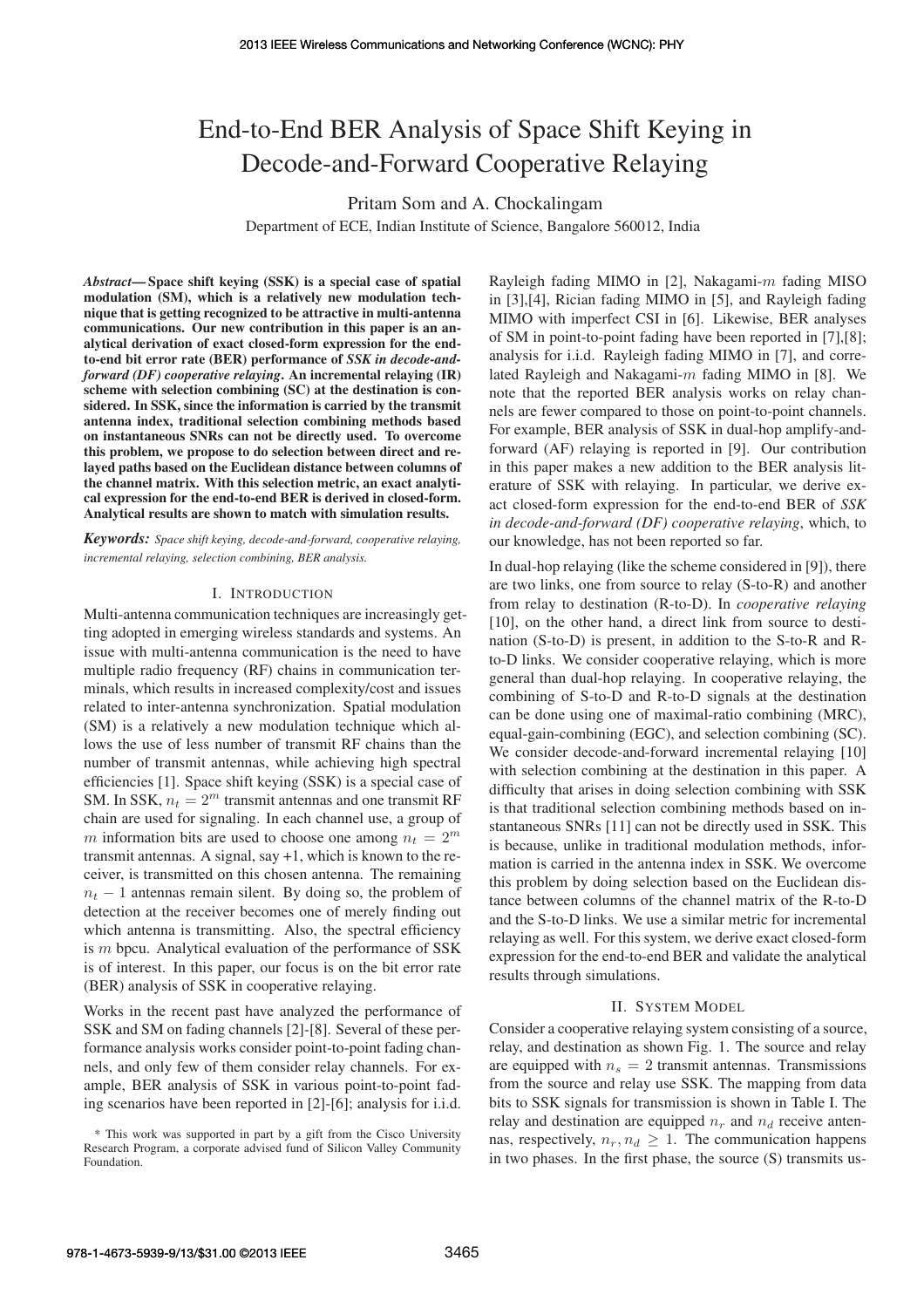

Fig. 1. Cooperative relaying with SSK.

ing SSK, which is heard by both the relay (R) and destination (D). The received signal vectors at R and D, respectively, are

| Ant. $\#1$ : $+1$ , Ant. $\#2$ : OFF<br>$[1, 0]^{T}$<br>Ant. #1: OFF, Ant. #2: $+1$<br>$[0, 1]^{T}$ | Data bit | SSK tx. signal vector, $x$ | Antenna status |
|-----------------------------------------------------------------------------------------------------|----------|----------------------------|----------------|
|                                                                                                     |          |                            |                |
|                                                                                                     |          |                            |                |

TABLE I

DATA BIT TO SSK SIGNAL MAPPING FOR  $n_s = 2$ .

$$
\mathbf{y}_{sr} = \mathbf{H}_{sr} \mathbf{x} + \mathbf{w}_{sr} \tag{1}
$$

$$
\mathbf{y}_{sd} = \mathbf{H}_{sd} \mathbf{x} + \mathbf{w}_{sd}, \tag{2}
$$

where x is the SSK signal vector transmitted from S (defined in Table I),  $\mathbf{H}_{sr}$  and  $\mathbf{H}_{rd}$  are the  $n_r \times n_s$  S-to-R channel matrix and  $n_d\times n_s$  S-to-D channel matrix, respectively. Each element of  $\mathbf{H}_{sr}$  and  $\mathbf{H}_{rd}$  are modeled as i.i.d.  $\mathcal{CN}(0, \sigma_{sr}^2)$  and  $CN(0, \sigma_{sd}^2)$ , respectively.  $\mathbf{w}_{sr} \in \mathbb{C}^{n_r \times 1}$  and  $\mathbf{w}_{sd} \in \mathbb{C}^{n_d \times 1}$ are additive noise vectors at R and D, respectively.

*Incremental Relaying (IR):* In the second phase, the relay checks whether a certain metric  $(\eta_{sd})$ , which signifies the quality of the S-to-D channel, is below a pre-determined threshold ( $\mu$ ). If  $\eta_{sd} < \mu$ , the relay decodes the SSK symbol transmitted by the source in the first phase, and transmits the decoded SSK symbol to the destination. Let  $x_r$  denote the SSK signal vector transmitted by the relay. If  $\eta_{sd} \geq \mu$ , R does not transmit in the second phase. The signal received at D from R is

$$
\mathbf{y}_{rd} = \mathbf{H}_{rd} \mathbf{x}_r + \mathbf{w}_{rd}, \tag{3}
$$

where  $\mathbf{H}_{rd} \in \mathbb{C}^{n_d \times n_s}$  is the R-to-D channel matrix whose entries are modeled as i.i.d.  $CN(0, \sigma_{rd}^2)$ .  $\mathbf{w}_{rd} \in \mathbb{C}^{n_d \times 1}$  is the additive noise vector. We assume that the relay uses maximum likelihood (ML) detection rule [2]:

$$
\mathbf{x}_r = \frac{\text{arg min}}{\boldsymbol{\epsilon} \in \mathbb{S}_{n_s}} \|\mathbf{y}_{sr} - \mathbf{H}_{sr} \boldsymbol{\epsilon}\|^2, \tag{4}
$$

where  $\mathbb{S}_{n_s}$  is the SSK symbol alphabet corresponding to  $n_s$ transmit antennas.

*Selection Combining at the Destination:* At the end of the two phases of transmission, D processes either the received samples  $y_{sd}$  and  $y_{rd}$  (if  $\eta_{sd} < \mu$ ), or only  $y_{sd}$  (if  $\eta_{sd} \geq \mu$ ). In the later case, D performs ML detection on  $y_{sd}$ . In the former case, selection combining is performed among the two received vectors  $y_{sd}$  and  $y_{rd}$ . This combining is done based on two metrics,  $\eta_{sd}$  and  $\eta_{rd}$ . The metric  $\eta_{rd}$  signifies the quality of the R-to-D channel. In this selection combining, only one among  $y_{sd}$  and  $y_{rd}$  is selected for receiver processing, i.e., D processes  $y_{sd}$  for ML detection if  $\eta_{sd} > \eta_{rd}$ , and processes  $y_{rd}$  otherwise.

The elements of the additive noise vectors in all the three channels are modeled as i.i.d.  $CN(0, \sigma^2)$ . To take into account path loss, we define  $\sigma_{sr}^2 \triangleq d_{sr}^{-\alpha}$ ,  $\sigma_{sd}^2 \triangleq d_{sd}^{-\alpha}$ , and  $\sigma_{rd}^2 \triangleq d_{rd}^{-\alpha}$ , where  $d_{sr}$ ,  $d_{sr}$  and  $d_{sr}$  are the distances between S-to-R, S-to-D and R-to-D, respectively, and  $\alpha$  is the path loss exponent.

*Selection Metrics:* For the purpose of incremental relaying and selection combining in SSK, we define the following metrics:  $\eta_{sd} \triangleq \frac{||\mathbf{h}_{sd}^2 - \mathbf{h}_{sd}^1||^2}{2\sigma^2}$ , and  $\eta_{rd} \triangleq \frac{||\mathbf{h}_{rd}^2 - \mathbf{h}_{rd}^1||^2}{2\sigma^2}$ . Here,  $\mathbf{h}_{sd}^i$ and  $\mathbf{h}_{rd}^i$  denote the *i*th columns of  $\mathbf{H}_{sd}$  and  $\mathbf{H}_{rd}$ , respectively. The intuition behind choosing the parameter  $\eta_{sd}$  in such a way is driven by the fact that the BER of the S-to-D channel conditioned on  $H_{sd}$  is  $Q\left(\sqrt{\frac{||\mathbf{h}^2_{sd}-\mathbf{h}^1_{sd}||^2}{2\sigma^2}}\right)$ [2], and likewise for choosing  $\eta_{rd}$ .

#### III. END-TO-END BER ANALYSIS

The average end-to-end bit error probability is given by

$$
P(E) = P(\eta_{sd} \ge \mu)P(E|\eta_{sd} \ge \mu) + P(\eta_{sd} < \mu) \Big[ P(E_{sr}|\eta_{sd} < \mu) - P(E|E_{sr}, \eta_{sd} < \mu) + P(E_{sr}^c|\eta_{sd} < \mu)P(E|E_{sr}^c, \eta_{sd} < \mu) \Big], \quad (5)
$$

where  $E$  is the end-to-end error event,  $E_{sr}$  is the error event in the S-to-R link,  $E_{sr}^c$  is the complement of the event  $E_{sr}$ ,  $P(\eta_{sd} < \mu) = 1 - P(\eta_{sd} \ge \mu)$ , and  $P(E_{sr}^c | \eta_{sd} < \mu) =$  $1 - P(E_{sr}|\eta_{sd} < \mu)$ . In the following, we derive closed-form expressions for the various probabilities in (5).

 $P(\eta_{sd} \ge \mu)$ : The event ' $\eta_{sd} \ge \mu$ ' can be written as ' $\eta'_{sd} \ge$  $\mu/\rho'$ , where  $\rho \triangleq \frac{1}{2\sigma^2}$  and  $\eta'_{sd} \triangleq ||\mathbf{h}_{sd}^2 - \mathbf{h}_{sd}^1||^2$ . Hence,  $P(\eta_{sd} \ge \mu) = P(\eta'_{sd} \ge \mu/\rho)$ .  $\eta'_{sd}$  is a gamma random variable with parameters  $\{n_d, 2\sigma_{sd}^2\}$ . Therefore,

$$
P(\eta_{sd} \ge \mu) = \int_{\mu/\rho}^{\infty} \frac{s^{n_d - 1} \exp(-\frac{s}{2\sigma_{sd}^2})}{(2\sigma_{sd}^2)^{n_d} (n_d - 1)!} ds
$$
  
= 
$$
\sum_{j=0}^{n_d - 1} \frac{1}{j!} \left(\frac{\mu}{2\sigma_{sd}^2 \rho}\right)^j \exp(-\frac{\mu}{2\sigma_{sd}^2 \rho}), \quad (6)
$$

where (6) follows from the gamma distribution CDF.

 $P(E|\eta_{sd} \geq \mu)$ : When  $\eta_{sd} \geq \mu$ , the relay does not transmit, and an error occurs due to event  $E_{sd}$  (the error event in the S-to-D link). Therefore,  $P(E|\eta_{sd} \ge \mu) = P(E_{sd}|\eta'_{sd} \ge \frac{\mu}{\rho})$ . The conditional PDF of  $\eta'_{sd}$  given  $\eta'_{sd} \ge \frac{\mu}{\rho}$  is given by

$$
f_{\eta'_{sd}}(s|\eta'_{sd} \ge \frac{\mu}{\rho}) = \frac{s^{n_d - 1} \exp(-\frac{s}{2\sigma_{sd}^2})}{(2\sigma_{sd}^2)^{n_d}(n_d - 1)! P(\eta_{sd} \ge \mu)}, \quad \text{if } s \ge \frac{\mu}{\rho}
$$
  
= 0, otherwise. (7)

The conditional error probability on S-to-D link is [2]

$$
P(E_{sd}|\mathbf{H}_{sd}) = Q(\sqrt{\rho \eta'_{sd}}). \tag{8}
$$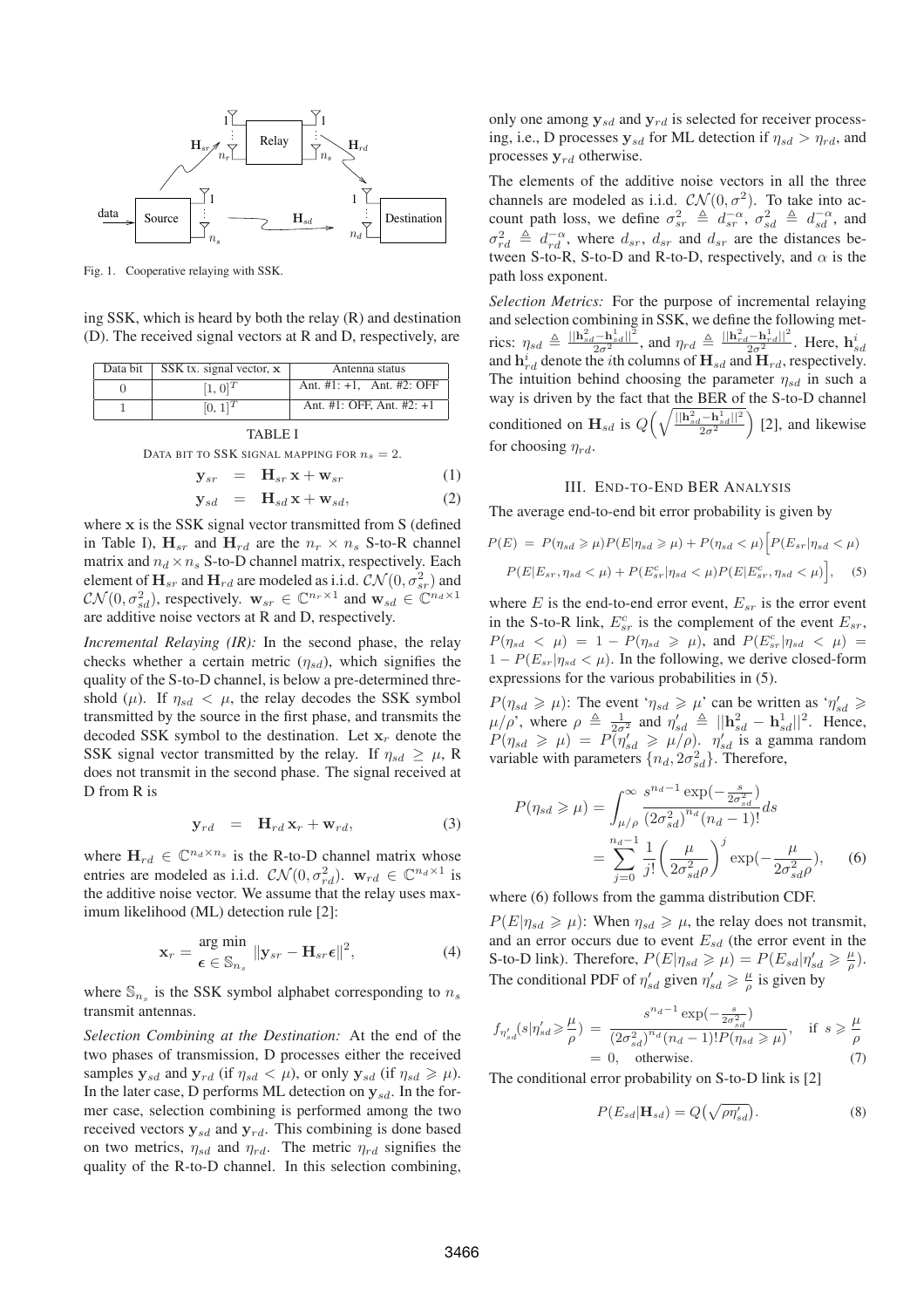Using  $(7)$  and  $(8)$ , we can write

$$
P(E|\eta_{sd} \ge \mu) = \int_{\frac{\mu}{\rho}}^{\infty} Q(\sqrt{\rho s}) f_{\eta'_{sd}}(s|\eta'_{sd} \ge \frac{\mu}{\rho}) ds
$$
  
=  $Q(\sqrt{\mu}) - \frac{1}{P(\eta_{sd} \ge \mu)} \sum_{j=0}^{n_d-1} \int_{\sqrt{\mu}}^{\infty} \frac{u^{2j} \exp(-\frac{u^2}{2\omega})}{(2\rho \sigma_{sd}^2)^j j! \sqrt{2\pi}} du$ , (9)

where  $\omega = \frac{\rho \sigma_{sd}^2}{\rho \sigma_{sd}^2 + 1}$ , and (9) follows after few steps involving changing order of integral and using the CDF of gamma distribution.

Substituting u with  $z\sqrt{\omega}$  in the integral in (9), we can write

$$
\int_{\sqrt{\mu}}^{\infty} u^{2j} \exp\left(-\frac{u^2}{2\omega}\right) du = \omega^{j+\frac{1}{2}} I^{(j)}\left(\sqrt{\frac{\mu}{\omega}}\right),\tag{10}
$$

where  $I^{(j)}(\alpha) \triangleq \int_{\alpha}^{\infty} z^{2j} \exp(-\frac{z^2}{2})$  $(\frac{z^2}{2})dz$ . For  $j = 0, I^{(0)}(\alpha) =$  $\sqrt{2\pi}Q(\alpha)$ . When j is any positive integer,  $I^{(j)}(\alpha)$  can be computed using the following lemma.

*Lemma 1:* If  $I^{(j)}(\alpha) \triangleq \int_{\alpha}^{\infty} z^{2j} e^{-\frac{z^2}{2}} dz$ , then for any positive integer  $j$ , the following relation holds

$$
I^{(j)}(\alpha) = \sum_{k=1}^{j} \alpha^{2k-1} \frac{(2j-1)!!}{(2k-1)!!} e^{-\frac{\alpha^2}{2}} + (2j-1)!! I^{(0)}(\alpha), \tag{11}
$$

where  $(2j - 1)!! = (2j - 1).(2j - 3)...3.1$ .

*Proof:* Proof can be shown by induction, which is omitted due to page limit.

Using Lemma 1 in (10), (9) can be simplified as

$$
P(E|\eta_{sd} \ge \mu) = Q(\sqrt{\mu}) - \frac{1}{P(\eta_{sd} \ge \mu)} \left\{ \sqrt{\omega} Q\left(\sqrt{\frac{\mu}{\omega}}\right) - \frac{n_d - 1}{2} \omega^{j + \frac{1}{2}} (2j - 1)!! \left[ \sum_{k=1}^j \left(\frac{\mu}{\omega}\right)^{\frac{2k - 1}{2}} \frac{e^{-\frac{\mu}{2\omega}}}{\sqrt{2\pi}(2k - 1)!!} + Q\left(\sqrt{\frac{\mu}{\omega}}\right) \right] \right\}.
$$
 (12)

 $P(E_{sr}|\eta_{sd} < \mu)$ : Since  $E_{sr}$  is independent of  $\eta_{sd}$ , we have  $P(E_{sr}|\eta_{sd} < \mu) = P(E_{sr})$ , and  $P(E_{sr})$  can be derived as

$$
P(E_{sr}) = \frac{1}{2} \left[ 1 - \sqrt{\delta} \sum_{j=0}^{n_r - 1} \frac{\delta^j(2j)!}{(4\rho \sigma_{sr}^2)^j(j!)^2} \right],
$$
 (13)

where  $\delta = \frac{\rho \sigma_{sr}^2}{1 + \rho \sigma_{sr}^2}$ . See Appendix I for the derivation of (13).

 $P(E|E_{sr}, \eta_{sd} < \mu)$ :  $P(E|E_{sr}, \eta_{sd} < \mu)$  is the average probability of the bit error at D, given R transmits the incorrectly  $P(E|E)$ decoded x, i.e.,  $x_r \neq x$ . In selection combining, the received vector  $y_{rd}$  is chosen for processing at the destination if  $\eta_{rd} > \eta_{sd}$ , i.e.,  $\eta'_{rd} > \eta'_{sd}$ , where  $\eta'_{rd} \triangleq ||\mathbf{h}_{rd}^2 - \mathbf{h}_{rd}^1||^2$ . In this case, the error at the destination is due to the error event in R-to-D link (denoted by  $E_{rd}$ ). Therefore, we can write

$$
P(E|E_{sr}, \eta_{sd} < \mu, \mathbf{H}_{sd}, \mathbf{H}_{rd}) = P(E_{sd}|\mathbf{H}_{sd}), \text{ for } \eta'_{sd} > \eta'_{rd}
$$

$$
= P(E_{rd}|E_{sr}, \mathbf{H}_{rd}), \text{ for } \eta'_{sd} \le \eta'_{rd} < \infty, \qquad (14)
$$

where  $P(E_{rd}|E_{sr}, \mathbf{H}_{rd})$  can be obtained as

$$
P(E_{rd}|E_{sr}, \mathbf{H}_{rd}) = 1 - Q\left(\sqrt{\rho \eta'_{rd}}\right). \tag{15}
$$

See Appendix II for the derivation of  $(15)$ .

Substituting  $(8)$ ,  $(15)$  in  $(14)$ , and subsequently on averaging over the densities of  $\eta_{sd}'$  and  $\eta_{rd}', P(E|E_{sr}, \eta_{sd} \leq \mu, \mathbf{H}_{sd}, \mathbf{H}_{rd})$ can be written as

$$
P(E|E_{sr}, \eta_{sd} < \mu) = \frac{1}{P(\eta_{sd} < \mu)} \Biggl\{ \underbrace{\int_{0}^{\frac{\mu}{\rho}} \int_{s}^{\infty} f_{\eta'_{rd}}(r) f_{\eta'_{sd}}(s) dr ds}_{A_{srd}} + \underbrace{\int_{0}^{\frac{\mu}{\rho}} \int_{0}^{s} Q(\sqrt{\rho s}) f_{\eta'_{rd}}(r) f_{\eta'_{sd}}(s) dr ds}_{A_1} - \underbrace{\int_{0}^{\frac{\mu}{\rho}} \int_{s}^{\infty} Q(\sqrt{\rho r}) f_{\eta'_{rd}}(r) f_{\eta'_{sd}}(s) dr ds}_{A_2} \Biggr\}.
$$
\n(16)

Expressions for the terms  $A_1$  and  $A_2$  in (16) are derived in Appendices III and IV, respectively. Expression for the  $A_{srd}$ term is derived as follows.

$$
A_{srd} = \int_{0}^{\frac{\mu}{\rho}} \int_{s}^{\infty} \frac{r^{n_d - 1} \exp(-\frac{r}{2\sigma_{rd}^2})}{(2\sigma_{rd}^2)^{n_d} (n_d - 1)!} dr f_{\eta'_{sd}}(s) ds
$$
  
\n
$$
= \int_{0}^{\frac{\mu}{\rho}} \left[ \sum_{j=0}^{n_d - 1} \frac{s^j e^{-\frac{s}{2\sigma_{rd}^2}}}{(2\sigma_{rd}^2)^j j!} \right] \frac{s^{n_d - 1} e^{-\frac{s}{2\sigma_{sd}^2}} ds}{(2\sigma_{sd}^2)^{n_d} (n_d - 1)!}
$$
  
\n
$$
= \sum_{j=0}^{n_d - 1} \frac{\lambda^{j+n_d} \binom{j+n_d - 1}{j}}{\sigma_{rd}^{2j} \sigma_{sd}^{2n}} \int_{0}^{\frac{\mu}{\rho}} \frac{s^{j+n_d - 1} e^{-\frac{s}{2\lambda}} ds}{(2\lambda)^{j+n_d} (j+n_d - 1)!}
$$
  
\n
$$
= \sum_{j=0}^{n_d - 1} \frac{\lambda^{j+n_d} \binom{j+n_d - 1}{j}}{\sigma_{rd}^{2j} \sigma_{sd}^{2n}} \left[ 1 - \sum_{i=0}^{j+n_d - 1} \frac{\mu^{i} e^{-\frac{\mu}{2\rho \lambda}}}{(2\rho \lambda)^i i!} \right], \quad (18)
$$

where  $\lambda = \frac{\sigma_{sd}^2 \sigma_{rd}^2}{\sigma_{sd}^2 + \sigma_{rd}^2}$ , and (17) and (18) follow from the CDF of gamma distribution. Substituting the expressions of  $A_1$ ,  $A_2$  and  $A_{srd}$  from (38), (44) and (18) respectively in (16), we get  $P(E|E_{sr}, \eta_{sd} < \mu)$ .

 $P(E|E_{sr}^c, \eta_{sd} < \mu)$ :  $P(E|E_{sr}^c, \eta_{sd} < \mu)$  is the conditional probability of end-to-end bit error, given that the relay transmits the correctly decoded x, i.e.,  $x_r = x$ . Therefore,

$$
P(E|E_{sr}^c, \eta_{sd} < \mu, \mathbf{H}_{sd}, \mathbf{H}_{rd}) = Q\left(\sqrt{\rho \eta'_{sd}}\right), \text{ for } \eta'_{sd} > \eta'_{rd}
$$

$$
= Q\left(\sqrt{\rho \eta'_{rd}}\right), \text{ for } \eta'_{sd} \leq \eta'_{rd} < \infty, \quad (19)
$$

which, on averaging over the densities of  $\eta'_{sd}$  and  $\eta'_{rd}$ , can be written as

$$
P(E|E_{sr}^c, \eta_{sd} < \mu) = \frac{1}{P(\eta'_{sd} < \frac{\mu}{\rho})} \left\{ \int_0^{\frac{\mu}{\rho}} \int_0^s Q(\sqrt{\rho s}) f_{\eta'_{rd}}(r) f_{\eta'_{sd}}(s) dr ds + \underbrace{\int_0^{\frac{\mu}{\rho}} \int_s^{\infty} Q(\sqrt{\rho r}) f_{\eta'_{rd}}(r) f_{\eta'_{sd}}(s) dr ds}_{A_2} \right\}.
$$
 (20)

Substituting the expressions of  $A_1$  and  $A_2$  from (38) and (44), respectively, in (20), we get  $P(E|E_{sr}^c, \eta_{sd} < \mu)$ .

Finally, substituting the expressions for the probabilities in (5), we get a closed-form exact expression for the end-to-end BER.

#### IV. NUMERICAL RESULTS

In this section, we present numerical results of the BER performance obtained by computing the analytical BER expressions derived in the previous section. We also present the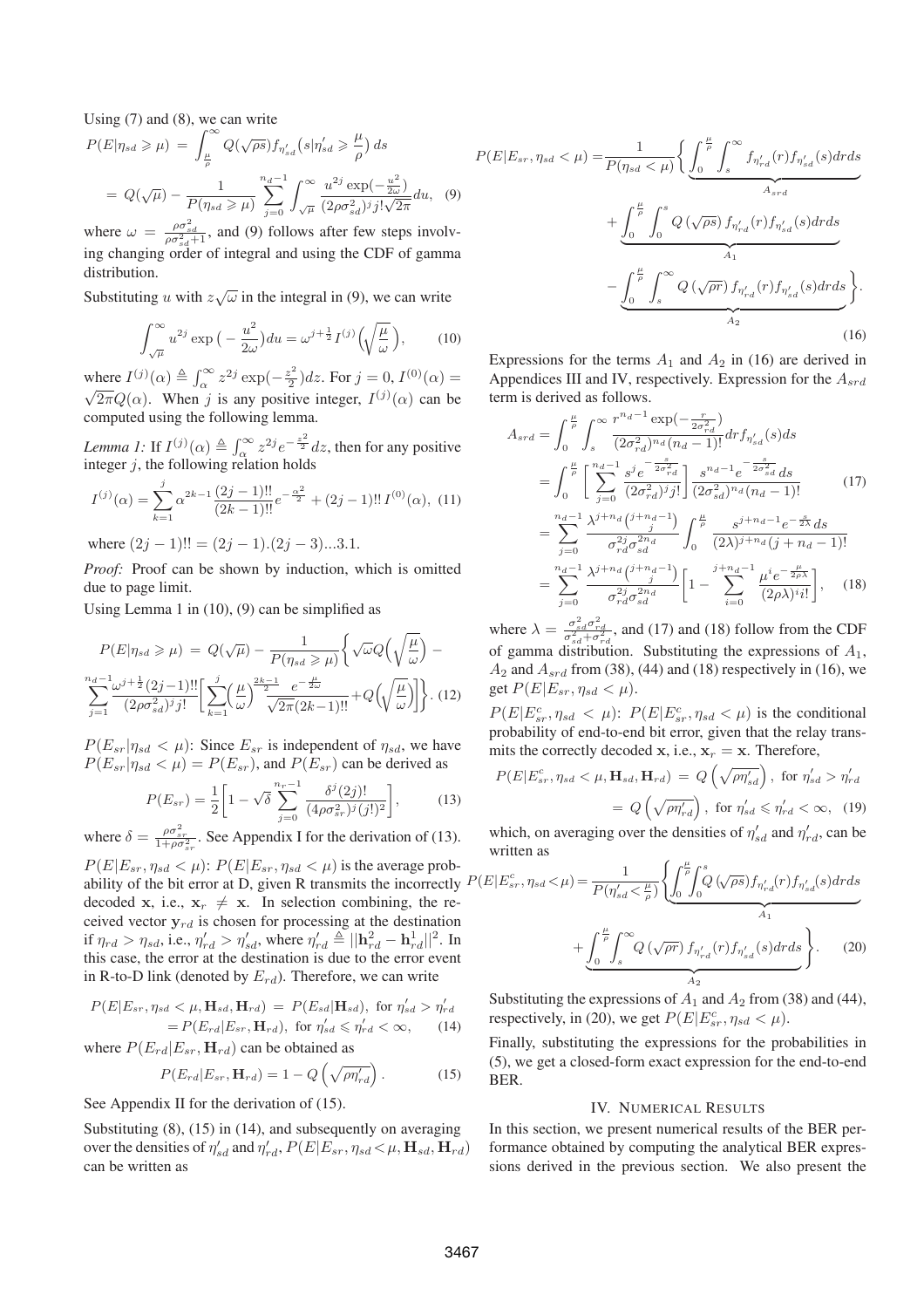

Fig. 2. BER of SSK in DF IR-SC cooperative relaying scheme for  $n_r$  $n_d = 2$ ,  $d_{sr} = d_{sd} = d_{rd} = 1$  for different threshold values ( $\mu = 6$  dB, 10 dB). Analysis and simulation.

simulated BER performance to validate the analysis. We refer to the considered system as DF IR-SC (decode-and-forward, incremental relaying-selection combining) cooperative relaying scheme. The path loss exponent  $\alpha$  is taken to be 3 in all the plots. In Fig. 2, we plot the BER of SSK in DF IR-SC scheme as a function of SNR, obtained through both analysis and simulation, for  $n_s = n_r = n_d = 2$ , inter-node distances  $d_{sr} = d_{sd} = d_{rd} = 1$ , and threshold values  $\mu = 6$  dB, 10 dB. The performance with no relaying (system with S-to-D link only) is also plotted for comparison. It can be seen that  $i$ the relaying scheme achieves better performance compared to the no-relaying scheme, and  $ii)$  the comparison between the analytical and simulation results show an exact match, thus validating the analysis.

Figure 3 shows the BER plots as a function of the threshold  $\mu$ , for different values of SNRs (6 dB, 9 dB, 12 dB, and 15 dB) and  $n_s = n_r = n_d = 2$ ,  $d_{sr} = d_{sd} = d_{rd} = 1$ . The plots show that  $i)$  the optimum threshold values that minimize BER vary for varying SNRs, and  $ii$ ) analysis and simulation results match in this figure as well. In Fig. 4, we plot the analytical BER versus SNR plots for DF IR-SC at optimum threshold values, i,e., at  $\mu_{opt}$  (optimum  $\mu$ ) for  $n_r = n_d = 2, 4$ , and  $d_{sr} = d_{sd} = d_{rd} = 1$ .  $\mu_{opt}$  values and the corresponding BERs for a given SNR are obtained by numerically evaluating the BER expressions at the given SNR by varying the threshold values in 0.1 dB steps. Also,  $c_1/SNR^2$ ,  $c_2/SNR^4$ ,  $c_3/SNR^8$  lines are plotted ( $c_1, c_2, c_3$  are constants). It can be seen that the BER plots for no relaying with  $n_d = 2$  and 4 run parallel to the  $c_1/SNR^2$  and  $c_2/SNR^4$  lines at high SNRs indicating 2nd and 4th order diversity. With relaying, on the other hand, the corresponding BER plots with  $n_r = n_d = 2$ and 4 run parallel to the  $c_2/ {\mathsf SNR}^4$  and  $c_3/ {\mathsf SNR}^8$  lines at high SNRs indicating 4th and 8th order diversity. This shows the cooperative diversity advantage of DF IR-SC in SSK.

#### V. CONCLUSIONS

We analyzed the end-to-end BER performance of SSK in DF incremental relaying with selection combining. Since the information in SSK is carried in the antenna index, we proposed to do selection between direct and relayed paths based on



Fig. 3. BER versus  $\mu$  plots for SSK in DF IR-SC cooperative relaying scheme for  $n_r = n_d = 2$ ,  $d_{sr} = d_{sd} = d_{rd} = 1$  for different SNR values  $(SNR = 6 dB, 9 dB, 12 dB, and 15 dB)$ . Analysis and simulation.



Fig. 4. BER versus SNR plots for SSK in DF IR-SC at optimum threshold values ( $\mu_{opt}$ ) for  $n_r = n_d = 2, 4$ ;  $d_{sr} = d_{sd} = d_{rd} = 1$ . Analysis.

the Euclidean distance between columns of the channel matrix. We used a similar metric for incremental relaying. We derived exact expression for the end-to-end BER in closedform. Analytical results were validated through simulations.

# APPENDIX I DERIVATION OF (13)

Expression for (13) is derived as follows.

$$
P(E_{sr}) = \int_0^\infty \int_{\sqrt{\rho s}}^\infty \frac{e^{-\frac{u^2}{2}}}{\sqrt{2\pi}} du \frac{s^{n_r - 1} \exp(-\frac{s}{2\sigma_{sr}^2})}{(2\sigma_{sr}^2)^{n_r} (n_r - 1)!} ds
$$
  
\n
$$
= \int_0^\infty \int_0^{u^2/\rho} \frac{s^{n_d - 1} \exp(-\frac{s}{2\sigma_{sr}^2})}{(2\sigma_{sr}^2)^{n_r} (n_r - 1)!} ds \frac{e^{-\frac{u^2}{2}}}{\sqrt{2\pi}} du
$$
  
\n
$$
= \int_0^\infty \left[1 - \sum_{j=0}^{n_r - 1} \frac{u^{2j} \exp(-\frac{u^2}{2\rho \sigma_{sr}^2})}{j!(2\rho \sigma_{sr}^2)^j}\right] \frac{e^{-\frac{u^2}{2}}}{\sqrt{2\pi}} du \qquad (21)
$$
  
\n
$$
= \frac{1}{2} - \sum_{j=0}^{n_r - 1} \int_0^\infty \frac{u^{2j} \exp(-\frac{u^2}{2\delta})}{j!(2\rho \sigma_{sr}^2)^j \sqrt{2\pi}} du
$$
  
\n
$$
= \frac{1}{2} - \sum_{j=0}^{n_r - 1} \frac{1}{j!(2\rho \sigma_{sr}^2)^j} \frac{\sqrt{\delta}}{2} \int_{-\infty}^\infty \frac{u^{2j} \exp(-\frac{u^2}{2\delta})}{\sqrt{2\pi\delta}} du.
$$
  
\n(22)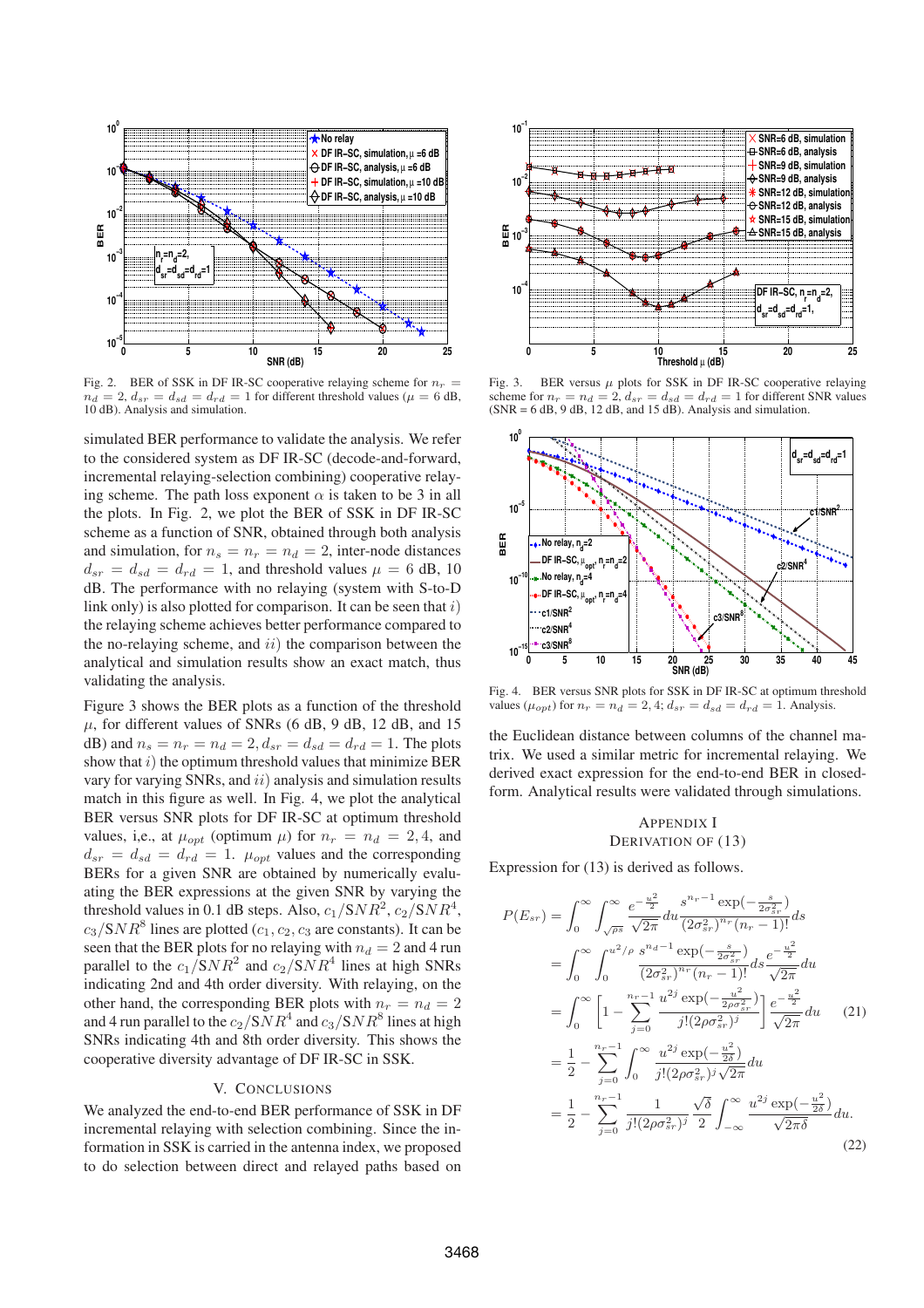(21) follows from the definition of the CDF of gamma distribution. Using the expression of the  $2j$ th central moment of normal r.v. (i.e.,  $\delta^j \frac{(2j)!}{j!2^j}$ ) in (22), we get (13).

# APPENDIX II DERIVATION OF  $(15)$

We have

$$
P(E_{rd}|E_{sr}, \mathbf{H}_{rd}) = 1 - P(E_{rd}^c|E_{sr}, \mathbf{H}_{rd}), \tag{23}
$$

where  $E_{rd}^c$  is the event of correct detection at D. Denoting  $\mathbf{x}_1 = [1, 0]^T$ , and  $\mathbf{x}_2 = [0, 1]^T$ , we can write by the law of total probability

$$
P(E_{rd}^c|E_{sr}, \mathbf{H}_{rd}) = \sum_{i=1}^2 \frac{1}{2} P(E_{rd}^c|E_{sr}, \mathbf{H}_{rd}, \mathbf{x}_r = \mathbf{x}_i).
$$
 (24)

We first compute  $P(E_{rd}^c|E_{sr}, \mathbf{H}_{rd}, \mathbf{x}_r = \mathbf{x}_1)$  as follows.

$$
P(E_{rd}^c|E_{sr}, \mathbf{H}_{rd}, \mathbf{x}_r = \mathbf{x}_1)
$$
  
=  $P(||\mathbf{y}_{rd} - \mathbf{H}_{rd}\mathbf{x}_1||^2 > ||\mathbf{y}_{rd} - \mathbf{H}_{rd}\mathbf{x}_2||^2|\mathbf{x}_r = \mathbf{x}_1)$   
=  $P(\Re\{(\mathbf{h}_{rd}^2 - \mathbf{h}_{rd}^1)^H \mathbf{w}_{rd}\} > \frac{\|\mathbf{h}_{rd}^2 - \mathbf{h}_{rd}^1\|^2}{2}).$  (25)

 $\Re\{(\mathbf{h}_{rd}^2 - \mathbf{h}_{rd}^1)^H \mathbf{w}_{rd}\}\$  is distributed as  $\mathcal{CN}(0, \|\mathbf{h}_{rd}^2 - \mathbf{h}_{rd}^1\|^2 \sigma^2)$ . Hence, using (25), we can write

$$
P(E_{rd}^c|E_{sr}, \mathbf{H}_{rd}, \mathbf{x}_r = \mathbf{x}_1) = Q\left(\sqrt{\frac{||\mathbf{h}_{rd}^2 - \mathbf{h}_{rd}^1||^2}{2\sigma^2}}\right).
$$
 (26)

Proceeding similarly, we can derive

$$
P(E_{rd}^c|E_{sr}, \mathbf{H}_{rd}, \mathbf{x}_r = \mathbf{x}_2) = Q\left(\sqrt{\frac{||\mathbf{h}_{rd}^2 - \mathbf{h}_{rd}^1||^2}{2\sigma^2}}\right).
$$
 (27)

Hence, using (26), (27) and (24), we get

$$
P(E_{rd}^c|E_{sr}, \mathbf{H}_{rd}) = Q\left(\sqrt{\frac{||\mathbf{h}_{rd}^2 - \mathbf{h}_{rd}^1||^2}{2\sigma^2}}\right).
$$
 (28)

Using  $(23)$  and  $(28)$ , we arrive at  $(15)$ .

# APPENDIX III DERIVATION OF  $A_1$

Expression for  $A_1$  is derived as follows.

$$
A_{1} = \int_{0}^{\frac{\mu}{\rho}} Q(\sqrt{\rho s}) \int_{0}^{s} \frac{r^{n_d - 1} \exp(-\frac{r}{2\sigma_{rd}^{2}})}{(2\sigma_{rd}^{2})^{n_d} (n_d - 1)!} dr f_{\eta'_{sd}}(s) ds
$$
  
\n
$$
= \int_{0}^{\frac{\mu}{\rho}} Q(\sqrt{\rho s}) \left[1 - \sum_{j=0}^{n_d - 1} \frac{s^{j} e^{-\frac{s}{2\sigma_{rd}^{2}}}}{(2\sigma_{rd}^{2})^{j} j!} \right] f_{\eta'_{sd}}(s) ds \quad (29)
$$
  
\n
$$
= \underbrace{\int_{0}^{\frac{\mu}{\rho}} Q(\sqrt{\rho s}) \frac{s^{n_d - 1} e^{-\frac{s}{2\sigma_{sd}^{2}}}}{(2\sigma_{sd}^{2})^{n_d} (n_d - 1)!} ds}_{A_{11}}
$$
  
\n
$$
- \sum_{j=0}^{n_d - 1} \underbrace{\int_{0}^{\frac{\mu}{\rho}} \frac{Q(\sqrt{\rho s}) s^{j + n_d - 1} e^{-\frac{s}{2\lambda}}}{(2\sigma_{rd}^{2})^{j} (2\sigma_{sd}^{2})^{n_d} j! (n_d - 1)!} ds}_{A_{12j}}.
$$
 (30)

where  $\lambda \triangleq \frac{\sigma_{sd}^2 \sigma_{rd}^2}{\sigma_{sd}^2 + \sigma_{rd}^2}$ . We first derive  $A_{12j}$  as follows.

$$
A_{12j} = B_j \int_0^{\frac{\mu}{\rho}} \int_{\sqrt{\rho s}}^{\infty} \frac{e^{-\frac{u^2}{2}}}{\sqrt{2\pi}} du \frac{s^{j+n_d-1}e^{-\frac{s}{2\lambda}}}{(2\lambda)^{j+n_d}(j+n_d-1)!} ds
$$
  
\n
$$
= B_j \left[ \underbrace{\int_0^{\sqrt{\mu}} \int_0^{\frac{u^2}{\rho}} \frac{s^{j+n_d-1}e^{-\frac{s}{2\lambda}}}{(2\lambda)^{j+n_d}(j+n_d-1)!} ds \frac{e^{-\frac{u^2}{2}}}{\sqrt{2\pi}} du}_{A_{12j,a}} \right]
$$
  
\n
$$
- \underbrace{\int_{\sqrt{\mu}}^{\infty} \int_0^{\frac{\mu}{\rho}} \frac{s^{j+n_d-1}e^{-\frac{s}{2\lambda}}}{(2\lambda)^{j+n_d}(j+n_d-1)!} ds \frac{e^{-\frac{u^2}{2}}}{\sqrt{2\pi}} du}_{A_{12j,b}} \right], \quad (31)
$$

where  $B_j = \frac{\lambda^{j+n} d \binom{j+n_d-1}{j}}{z^{2j} z^{2n_d}}$  $\frac{1}{\sigma_{rd}^{2j}\sigma_{sd}^{2n}d}$ . Using the the CDF of gamma distribution in the inner integral of  $A_{12j,a}$  in (31) as before, we can write

$$
A_{12j,a} = \int_0^{\sqrt{\mu}} \frac{e^{-\frac{u^2}{2}}}{\sqrt{2\pi}} du - \int_0^{\sqrt{\mu}} \sum_{i=0}^{j+n_d-1} \frac{u^{2i} e^{-\frac{u^2}{2\tau}}}{(2\rho\lambda)^i i! \sqrt{2\pi}} du
$$
  
= 
$$
\left[ \int_0^{\infty} \frac{e^{-\frac{u^2}{2}}}{\sqrt{2\pi}} du - \int_{\sqrt{\mu}}^{\infty} \frac{e^{-\frac{u^2}{2}}}{\sqrt{2\pi}} du \right] - \sum_{i=0}^{j+n_d-1} \frac{1}{(2\rho\lambda)^i i!}
$$
  

$$
\left[ \int_0^{\infty} \frac{u^{2i} e^{-\frac{u^2}{2\tau}} du}{\sqrt{2\pi}} - \int_{\sqrt{\mu}}^{\infty} \frac{u^{2i} e^{-\frac{u^2}{2\tau}} du}{\sqrt{2\pi}} \right],
$$
(32)

where  $\tau \triangleq \frac{\rho \lambda}{\rho \lambda + 1}$ . Using the expression of 2*i*th central moment of normal r.v. (i.e.,  $\tau^i \frac{(2i)!}{i!2^i}$ ), we can write

$$
\int_0^\infty \frac{u^{2i} e^{-\frac{u^2}{2\tau}} du}{\sqrt{2\pi}} = \frac{\sqrt{\tau}}{2} \int_{-\infty}^\infty \frac{u^{2i} e^{-\frac{u^2}{2\tau}} du}{\sqrt{2\pi\tau}}
$$

$$
= \tau^{i + \frac{1}{2}} \frac{(2i)!}{i! 2^{i+1}}.
$$
(33)

Substituting u with  $z = \frac{u}{\tau}$  in the integral  $\int_{\sqrt{\mu}}^{\infty} u^{2i} e^{-\frac{u^2}{2\tau}} du$  in (31), we get

$$
\int_{\sqrt{\mu}}^{\infty} u^{2i} e^{-\frac{u^2}{2\tau}} du = \tau^{i+\frac{1}{2}} \int_{\sqrt{\frac{\mu}{\tau}}}^{\infty} z^{2i} e^{-\frac{z^2}{2}} dz
$$

$$
= \tau^{i+\frac{1}{2}} I^{(i)} \left( \sqrt{\frac{\mu}{\tau}} \right).
$$
(34)

Using the derivations of (33) and (34) in (32), we get the expression of  $A_{12i,a}$  as

$$
A_{12j,a} = \frac{1}{2} - Q(\sqrt{\mu}) - \sum_{i=0}^{j+n_d-1} \frac{\tau^{i+\frac{1}{2}}}{(2\rho\lambda)^i i!} \left\{ \frac{(2i)!}{i!2^{i+1}} - \frac{I^{(i)}(\sqrt{\frac{\mu}{\tau}})}{\sqrt{2\pi}} \right\}.
$$
\n(35)

Next, from the gamma distribution CDF, we can write  $A_{12j,b}$ as

$$
A_{12j,b} = Q(\sqrt{\mu}) \left[ 1 - \sum_{l=0}^{j+n_d-1} \frac{\mu^l e^{-\frac{\mu}{2\rho \lambda}}}{(2\rho \lambda)^l l!} \right].
$$
 (36)

The integral  $A_{11}$  can be derived similarly as  $A_{12j}$ , and the corresponding final expression is